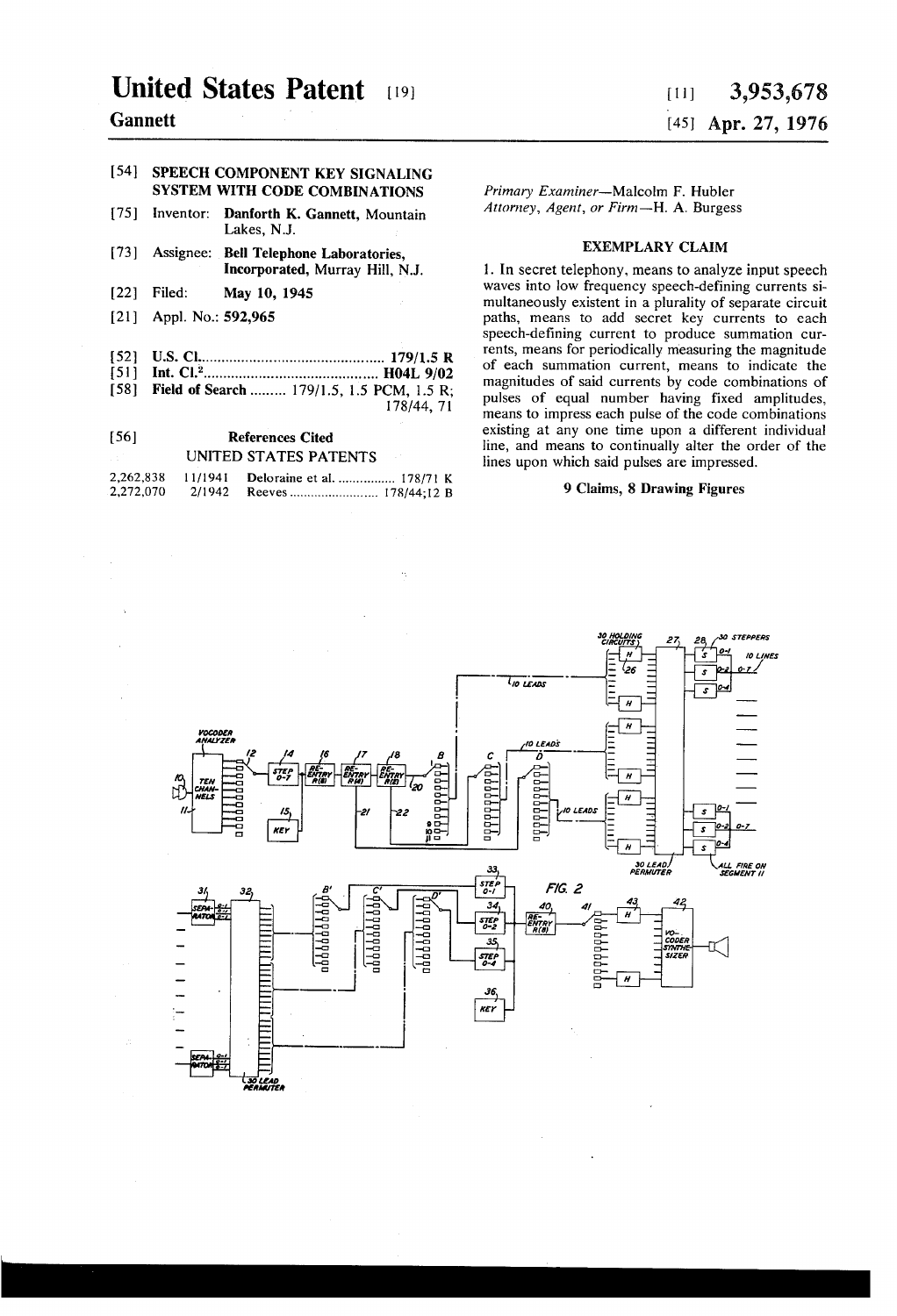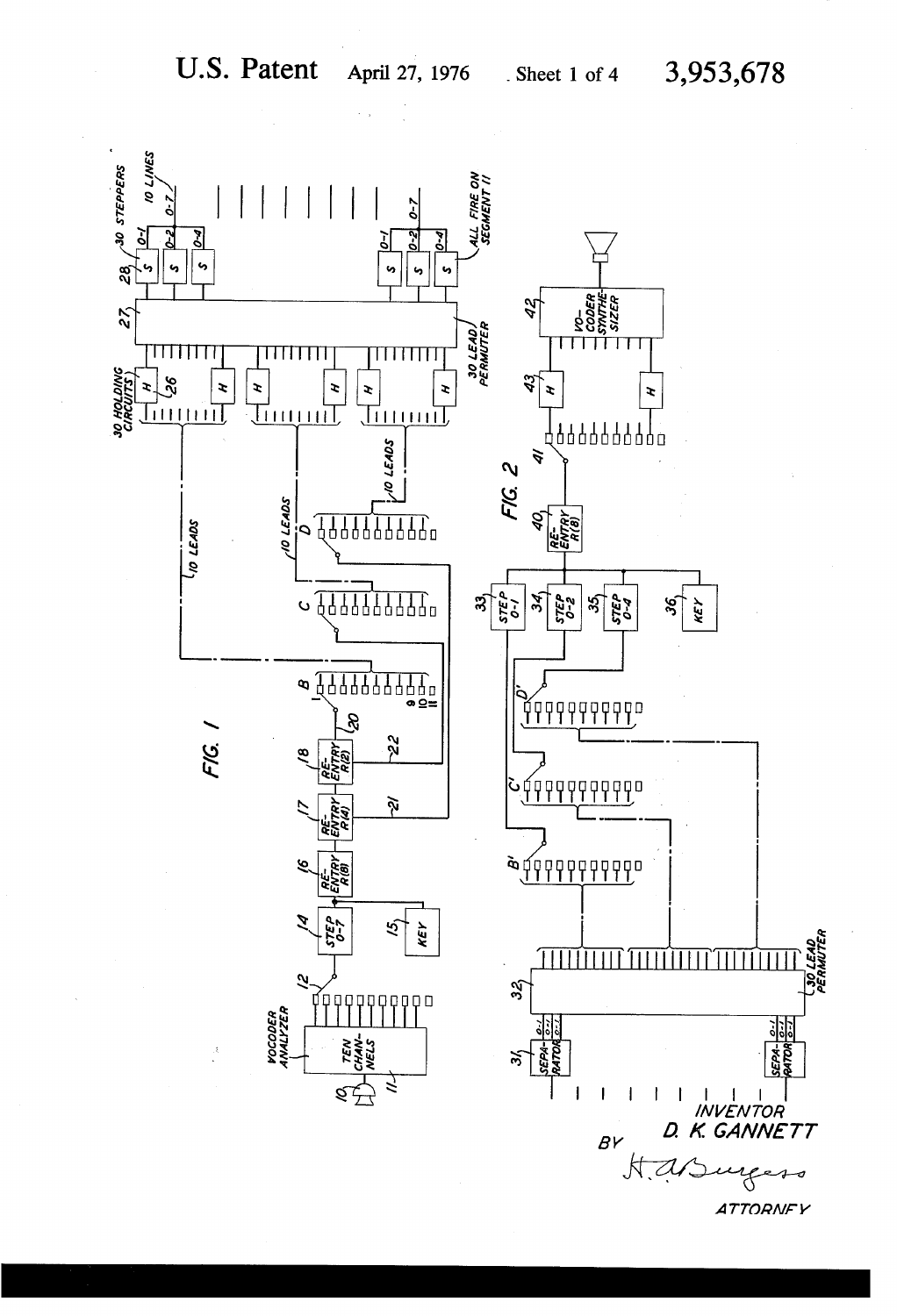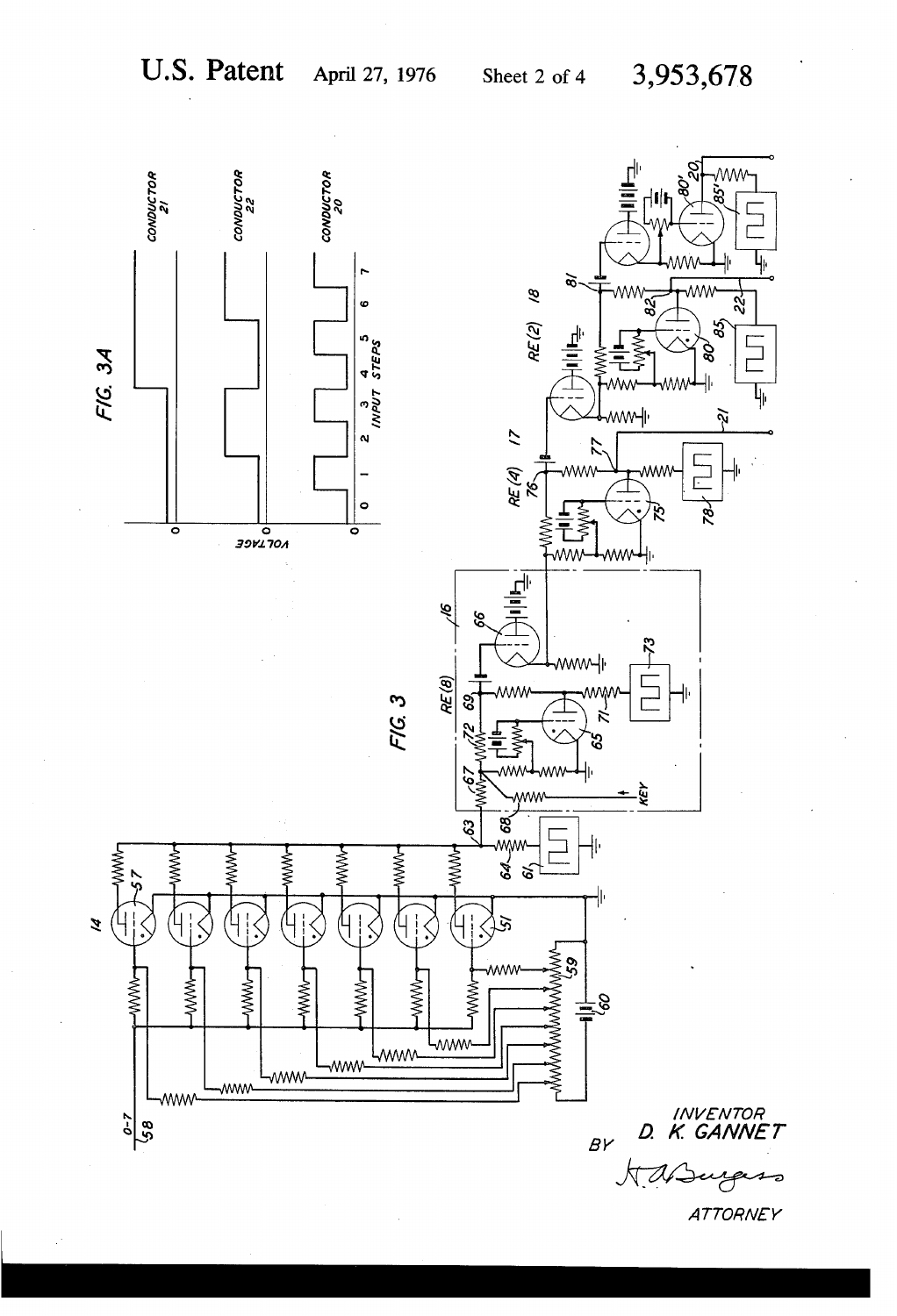

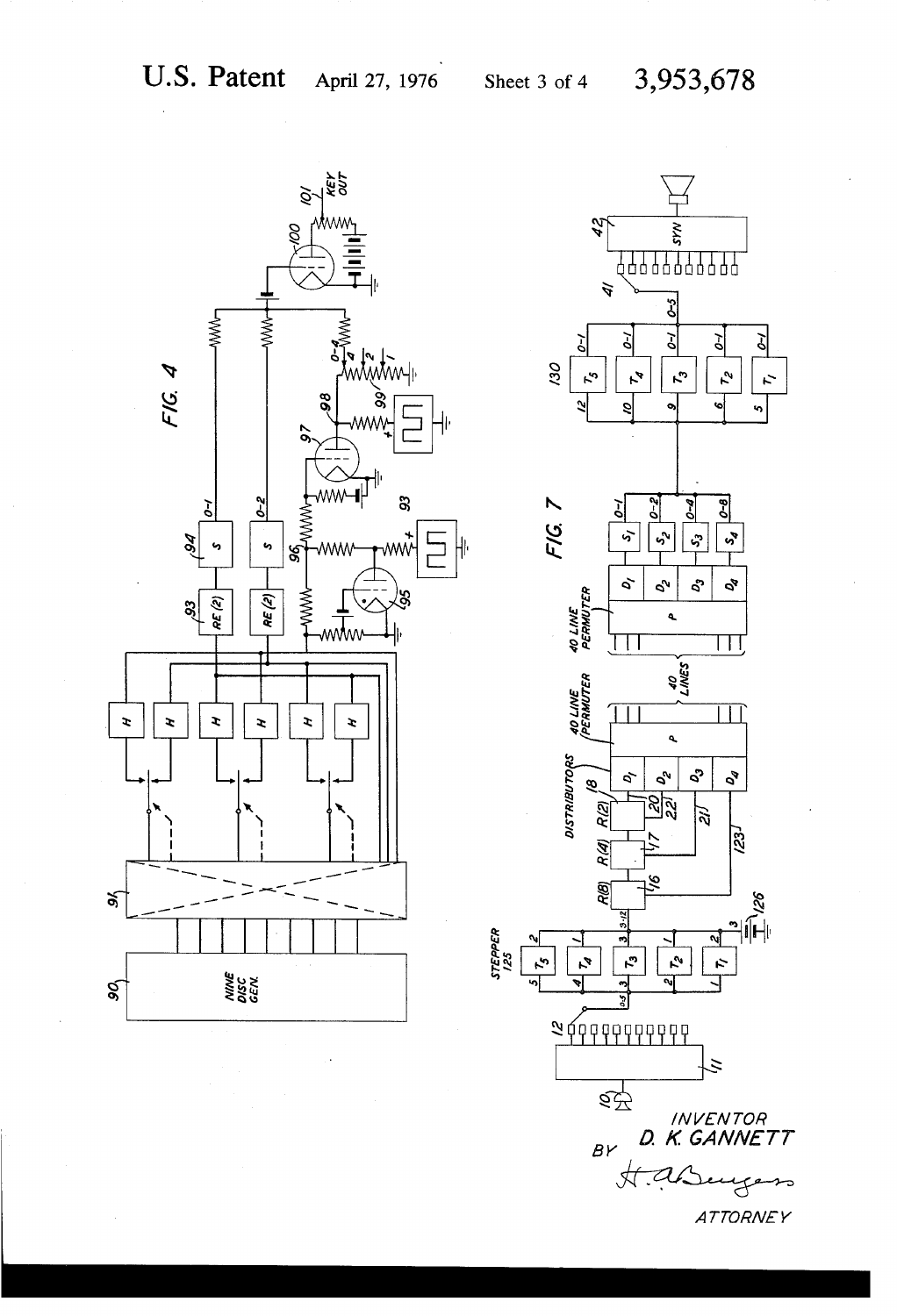

**ATTORNEY**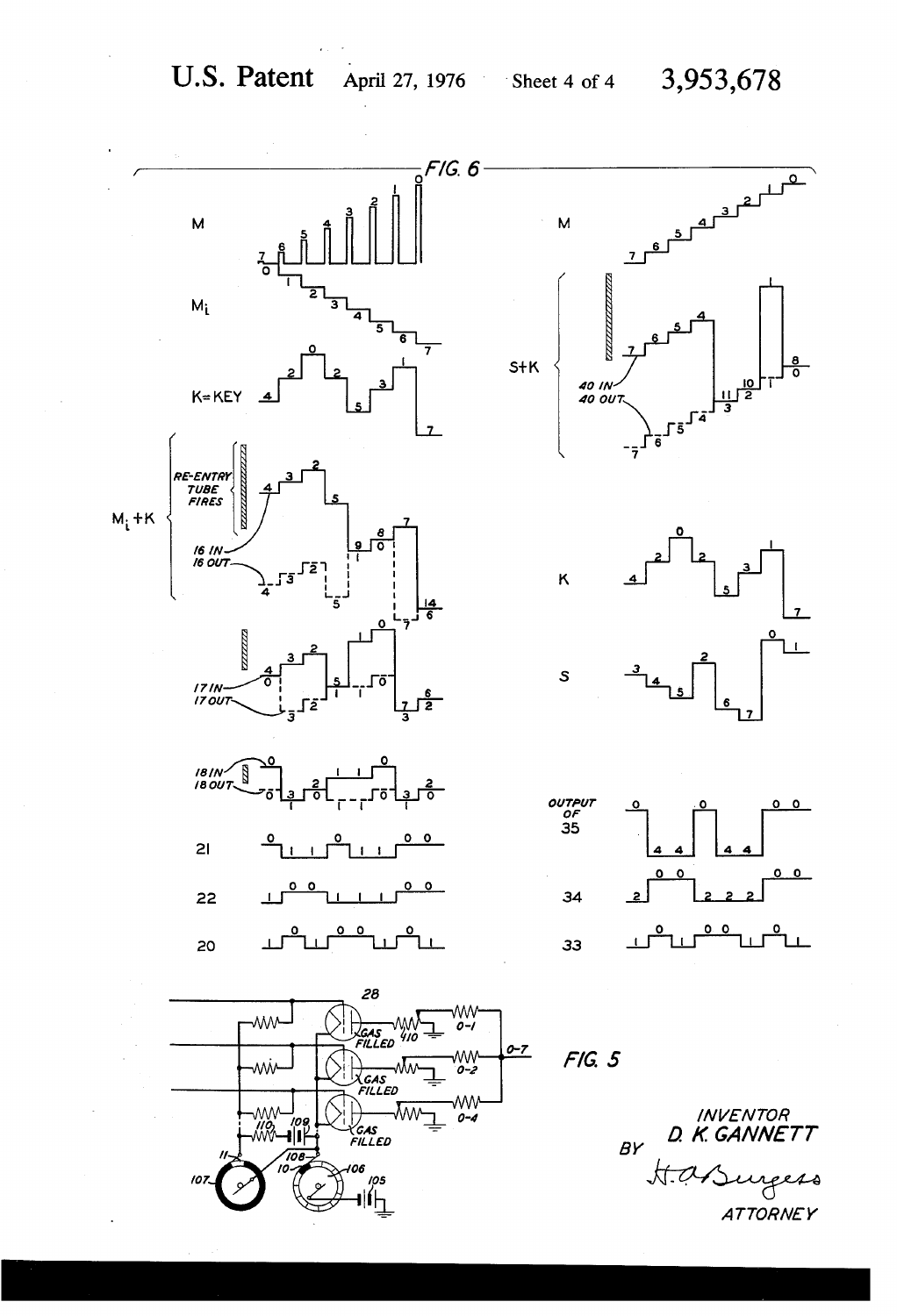## SPEECH COMPONENT KEY SIGNALING SYSTEM WITH CODE COMBINATIONS

The present invention relates to the transmission of 5 speech or similar signals with secrecy, and more espe cially to a system in which: the signals'are, in connection with, the enciphering, transmission. and deciphering, represented by code combinations of currents of fixed and predetermined values which may, for example, IO comprise merely "off" and "on" current conditions or marks and spaces.<br>It has been proposed heretofore to employ code com-

binations of pulses or-currents of this sort and to make use of codes comprising an even number of elements, 15 each combination containing an. equal number of marks and spaces. It has been suggested that with such a code the same average number of marks and spaces are transmitted in the idle condition as in the signaling condition so that it is impossible for an outsider to tell' 20 whether or not signals are passing over the system at any particular time. In the known system referred to, each element of a code combination is impressed on an individual circuit and these circuits are - continually to provide secrecy in the transmission.

The present invention is in the nature of an improve ment upon this previously suggested system and aims to reduce the total number of elemental code circuits thereby reducing the number of necessary transmission 30 channels and also the required width of frequency band for transmission between stations. The invention-ac complishes this aim without any diminution in secrecy or in quality of over-all transmission. The invention not only comprehends a novel system as has been generally <sup>35</sup> indicated but also includes as features certain novel circuit combinations that have been devised' in the carrying out of the general plan of system, and certain of these will be claimed apart from the system aspects of the invention since they are useful in other fields of  $40$ application, and-could be used'to advantage in a system of the previously suggested type referred to, for example.

In the system according to the present invention the number of transmission channels and, therefore, the 45 required band width, is reduced by using fewer code elements per code combination, such as three in place of four and in providing a key of such character. as to cause- the same average number of pulses-and same average energy to be sent during idle'times as when 50 signals are sent.

The nature and objects of the invention, as well as its various features, will appear more fully from the fol lowing detailed specification including the drawings in which:

FIG. 1 is a block schematic diagram of the circuit at a transmitting station according to the invention;

FIG. 2 is a similar. representation of the circuit at a receiving station according to the invention;

FIG. 3 is a detail schematic circuit diagram of the  $60$ stepper and reentry circuits that would be used in the circuit of FIG. 1;

FIG. 3A is a diagram showing types of pulses produced in the circuit of  $FIG. 3$ ;

FIG. 4 is a schematic circuit diagram of the key as  $-65$ sumed in FIGS. $1$  and  $2$ ;

FIG. 5 is a detail circuit diagram of the output step-<br>pers of FIG. 1;

FIG. 6 is a diagram showing the character of the pulses employed in transmission through the system; and

FIG. 7 is a block schematic diagram of a quantizer, converter and, restorer according to the invention that may be used in systems employing code combinations of even number of pulses.

interchanged by means of suitable switching apparatus  $25$  ual relay contacts operated in succession. The common Referring first to FIG. 1, showing the transmitting station, speech waves spoken into microphone 10 or received from a telephone line or other source are impressed upon a vocoder analyzer 11 in which a num ber of low frequency speech-defining waves are derived in accordance with the teachings of Dudley U.S. Patent No. 2,151,091, granted March 21, 1939. These comprise a pitch-defining current and a number of spec' trum-defining currents in respective channels or paths, each such current being in the form of a direct current varying at a slow rate the maximum frequency being of the order of 25 cycles per second or less. It is assumed for illustration that there are nine spectrum channels and one pitch channel, making ten channels in all, and that these are brought out to ten segments of the dis tributor 12. This distributor may-be of any suitable type such as mechanical or electronic or comprising individoutput terminal or "brush" is connected to the message stepper 14. Segment No. 11 is an idle segment provided to allow time for performing certain switching opera tions.

Assuming reasonable values for illustration, the dis tributor may be considered to sample each channel every 22 milliseconds and since there are eleven channels the interval between successive contacts is l/500th second. Signal pulses every 0.002 second are, there fore, impressed on stepper 14. The duration of circuit closure at each segment will be relatively short and may, for example, be 0.2 millisecond as will be further explained later on. The stepper l4 distinguishes only eight values of signal current including zero as one value. Its output current varies, therefore, in steps from  $0$  to 7 steps.

55 The key 15 also produces pulses occurring in steps 0 to 7 and at the rate of 500 pulses per second. These have a highly irregular type of variation of amplitude with time. They could be derived from a phonograph record as in the disclosure of R. L. Miller application Ser. No. 542,975, filed June 30, 1944 but in the present disclosure are assumed to be produced by the circuit of FIG. 4 to be described at a later point. The key pulses occur in synchronism with the stepper output pulses and are added thereto in the input of the first reentry circuit 16. The summation pulses have a total range of values of zero to fourteen steps. The reentry 16 reen ters at step 8 and 'reduces its output current by eight steps whenever the summation current has the value step 8 or greater. The total range of pulse values im pressed on the second reentry circuit 17 is, therefore, 0 to 7. Reentry circuit 17 has a reentry value of 4, mean ing that it reduces its output by four steps whenever the impressed pulses have values of four steps or greater. The range of step values impressed on reentry 18 is, therefore, zero to three steps. Reentry 18 has a reentry value of 2, meaning that pulses of only zero or one step are impressed on its output lead 20.

The details of the reentry circuits will be given in connection with FIG. 3. As will be explained, the dimi nution in the output current is dependent upon whether or not a discharge tube in the circuit is in non-conduct

2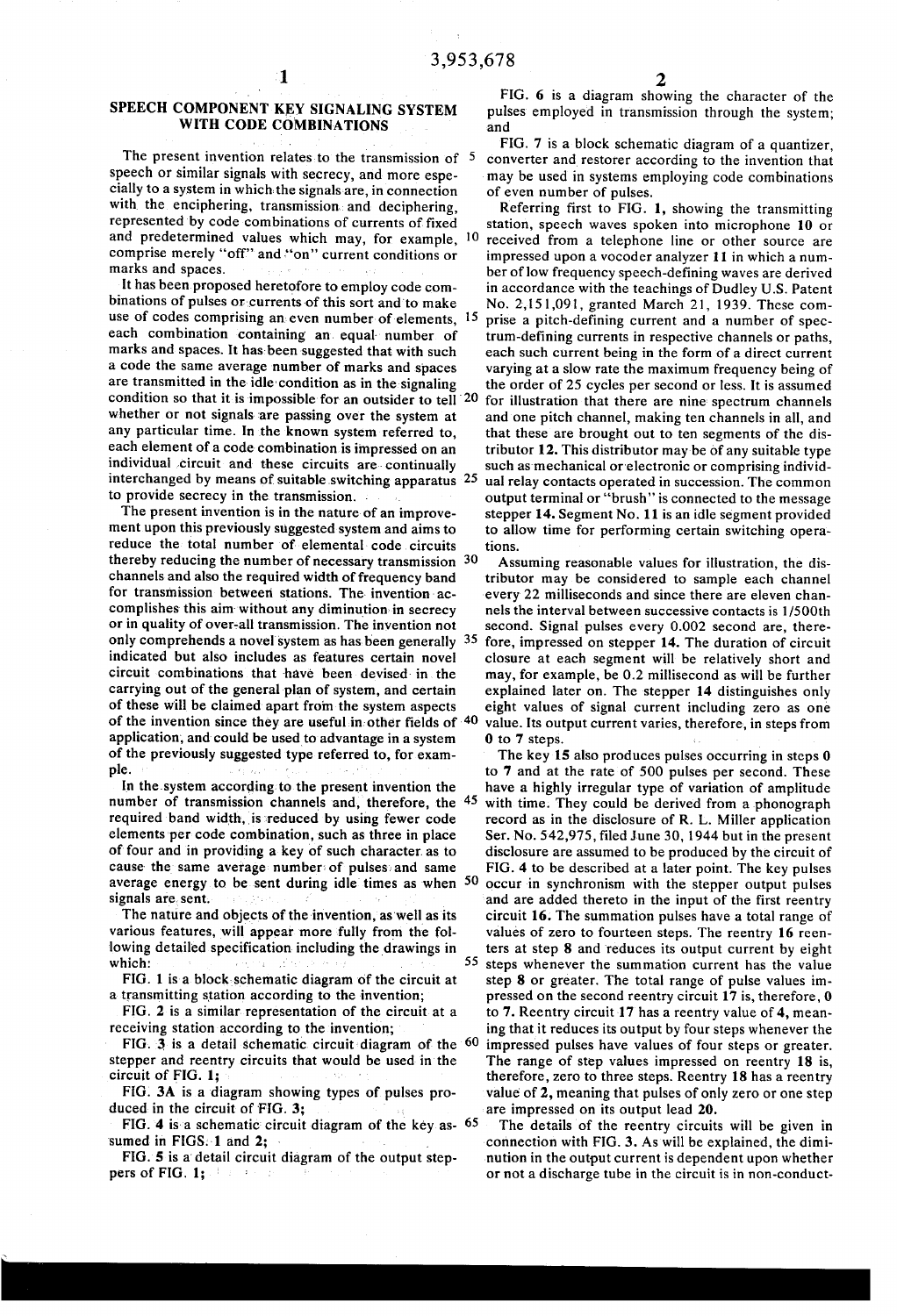ing or in conducting condition. Leads 21 and 22 from reentry circuits 17 and 18, respectively, have a pulse or high current (mark) produced in them when the tube in the corresponding reentry has one of these two conditions and zero or low current (space) when the tube has 5 the other of the two conditions. Each of the three leads 20, 21 and 22, therefore, has impressed on it either a mark or a space in each distributor contact time.

These three leads are connected to respective brushes of rotary distributors B, C and D which operate 10 in synchronism with distributor 12. Each of these is an eleven-segment distributor with segments 1 to 10 active and segment 11 dead as in the case of distributor 12. The ten active segments of distributor B are wired to the input circuits of the first ten of a group of thirty  $15$  made between the thirty circuits and to reproduce in holding circuits 26, while the active segments of distributors C and D are wired to the remainder of these holding circuits. Each of these holding circuits may be of the same type as those disclosed in the Miller application referred to, that is, a shunt condenser in the grid 20 circuit of a tube for receiving a charge from the brush through a segment of its distributor and for holding the charge substantially unchanged until contact is next made between the brush and its distributor segment  $25$ when a new charge is received.

These thirty holding circuits are connected to the permuter 27 which may be of any known and suitable type for variously interconnecting the thirty input terminals to the thirty output terminals in irregular manner. It may, for example, consist of mechanical or elec- 30 tronic switches which are stepped once per rotation of the distributors  $B, C, D$ , at some point in their rotation other than at segment 11. The object is to permute the thirty leads among themselves so that the input voltages on the individual leads are distributed over the output  $35$ leads in an ever varying pattern without repetition within a considerable period of time. The details of this permuter are not illustrated since such devices are known in the art and may include rotary switches. cams, relays, etc. whose movements are timed from the 40 same shaft which drives the distributors B, C and D. The output leads from the permuter 27 are connected to thirty individual steppers 28 which will be described in connection with FIG. 5. These steppers contain gas tubes which fire on distributor segment 11 provided a 45 mark is present on the corresponding stepper input lead. The tubes that fire remain fired until just before segment 11 is again reached. These steppers apply weighting to the output pulses such that when certain 50 steppers fire the output current has a value of one step, while certain other steppers produce output current of two-step value and others of four-step value. The output current is, therefore, either zero in case a stepper does not fire or one of the step values, one, two or four steps, as indicated on the drawing by the legends 0-1, 0-2, 0-4, adjacent the steppers. These steppers have their outputs multipled in sets of three, each group of three consisting of one of each weighting, making ten output lines or channels sufficient for transmitting the thirty channel currents coming out of the permuter. 60 These thrity channel currents are distinguished on an amplitude basis, each line conveying steps varying from zero to seven. These ten lines may be routed to the distant receiving station in the form of ten individual line circuits but would more usually be sent by some 65 multiplex method such as that used in the Miller disclosure involving modulation of separate carrier waves by the respective line currents.

Referring to FIG. 2, ten channels or lines from a transmitting station of the type shown in FIG. 1 are shown coming in at the left. These lead to separators 31 for recovering from the zero-to-seven step line current three individual channels having current of either 0 or step 1 value, corresponding to the spaces and marks at the input of steppers 28. The thirty individual circuits are thus recovered. The nature of these separators will be described in connection with FIG. 3. The thirty circuits are carried to permuter 32 which is a duplicate of permuter 27 but is reversed from right to left so that its input terminals correspond to the output terminals of permuter 27. It operates in synchronism with permuter 27 to unravel the cross-connections previously the output leads from the permuter the same signals as were impressed on the permuter 27 of the sending station. These thirty output leads are connected to segments of the three distributors B', C' and D' in the same manner as at the transmitting station. The brush of distributor B' is connected to the input of a stepper 33 which produces zero-or-one step output pulses. The brush of distributor C' leads to stepper 34 which produces zero-or-two step output pulses, while the brush of distributor D' leads to stepper 35 which produces zero-or-four step output pulses.

Pulses from steppers 33, 34 and 35 together with key pulses from key source 36 are all applied together in additive sense to the reentry 40. Key source 36 is a duplicate of the key source 15 of the sending station and feeds duplicate key pulses into the reentry 40. The range of current values applied to reentry 40 is from zero to fourteen steps, but the output of this reentry is confined to the range zero to seven steps since the reentry point is at step 8. These output currents from reentry 40 represent the recovered signal after decipherment by means of the key from 36. These pulses are, therefore, applied through output distributor 41 to the ten channels of the vocoder synthesizer 42, holding circuits 43 being interposed to sustain the vocoder channel pulses for the period of the distributor 41. Under control of these restored vocoder channel currents the synthesizer reconstructs the original speech message in accordance with the plan of operation disclosed in the Dudley patent referred to.

In this system as it has been described the secrecy depends in part upon the mixing or scrambling of the thirty circuits by means of the permuter 27, the reverse or unscrambling being accomplished at the receiver by the permuter 32. Further secrecy is, however, contributed by the use of the secret key introduced from source 15, the deciphering by means of key 36 being essential to an understanding of the message. One purpose of using the key in addition to the permuting switches is to cause similar transmission in both the talking and idle periods so that a listener cannot perceive when talking begins or ends and so cannot detect the cadence of the speech. Without the use of the key a difference would exist in the transmitted energy in the talking and idle conditions but since the key supplies pulses varying over the same range as the signal these pulses give the same final average energy output from the transmitter as if speech were being sent. On account of the additional use of the permuters the key can be of a simpler type than would be required for the same degree of secrecy if the key alone were depended upon. In some cases the key can be of quite simple type but there will be described in connection with FIG. 4 a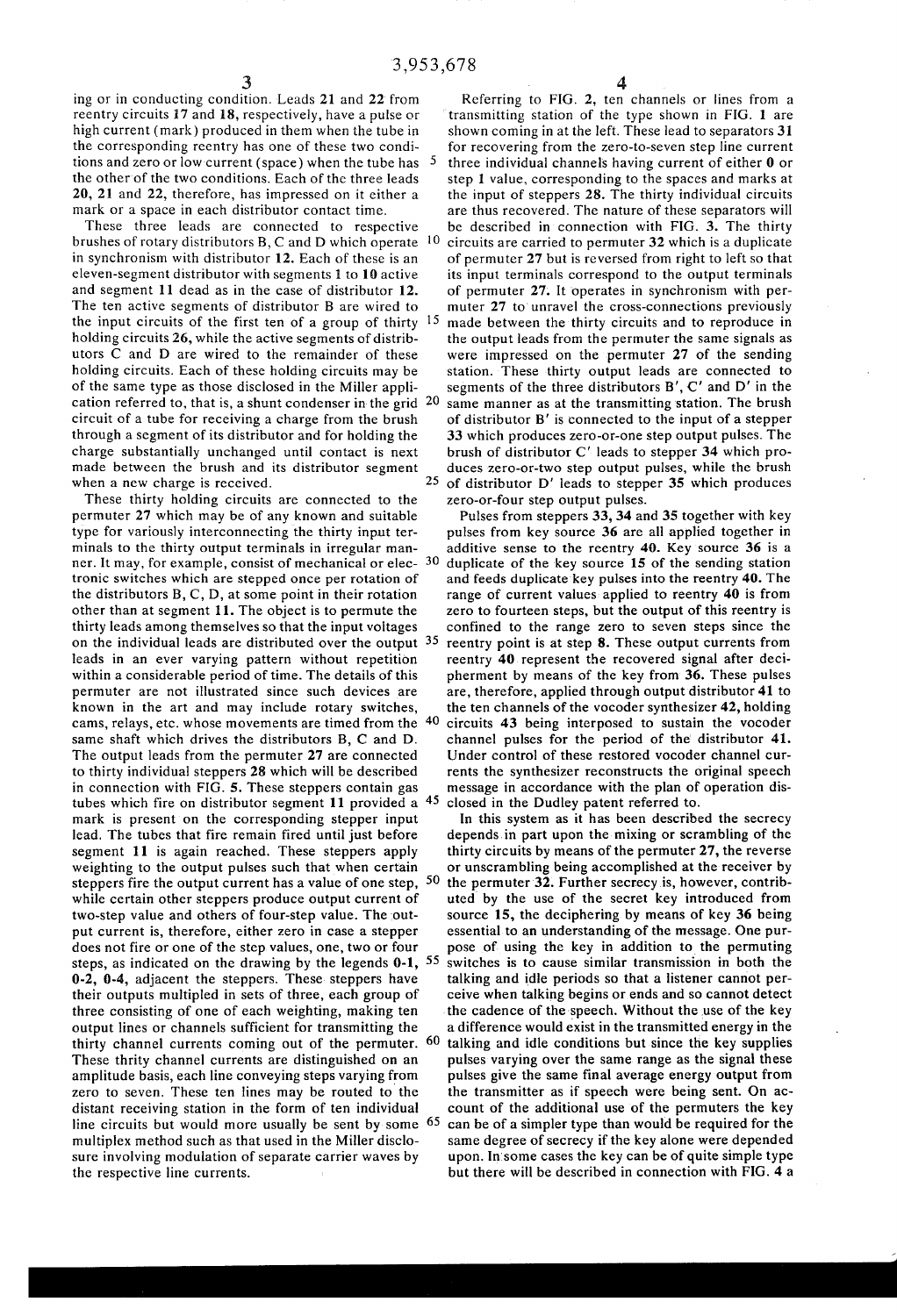5

key generator capable of giving a high degree of secrecy especially when used in conjunction with the permuters.

Referring to FIG. 3, the detail circuit is given for the stepper 14 and reentries 16, 17 and 18. The stepper 14 comprises seven gas-filled tubes 51 to 57 all having their grids connected in common to the input conductor 58 leading to the brush of distributor 12 (FIG. 1). A potentiometer resistor 59 and battery 60 supply varying amounts of negative grid bias to the individual tube 10 grids so that these tubes fire in varying numbers depending upon the strength of the impressed signal. A very weak signal will not fire any of the tubes, a slightly stronger signal will fire only tube 51, a still stronger signal will fire only tubes 51 and 52, and so on, the 15 strongest signal firing all seven tubes. These tubes fire only when a positive voltage is applied to their plates. Such voltage is applied in pulses from pulsing supply 61 which is arranged momentarily to interrupt and reapply the voltage while brush 12 is passing over each non- 20 conducting region between two segments of its distributor, the voltage being restored just before the next conducting segment is reached. This prepares the stepper tubes for a fresh exposure at each distributor segment. The combined currents for the stepper tubes 25 flowing in series through resistor 64 cause the voltage at point 63 to vary in steps, the highest voltage corresponding to step  $\theta$  and the lowest corresponding to step 7. The signal steps appear inverted in polarity, therefore, at point  $63$ . The construction and operation of the  $30$ pulsing supply 61 can follow known practice as disclosed by way of example in the Lundstrom-Schimpf application, Ser. No. 456,322, filed Aug. 27, 1942. This pulsing supply can be arranged to apply positive voltage to the stepper tube plates in pulses of definite 35 length as will be explained further on.

The reentry circuit 16 comprises a gas-filled tube 65 and a high vacuum tube 66. The tube 65 has its grid bias adjusted so as to fire on steps 0 to 7 but not to fire on steps 8 to 14. The high resistors 67 and 68 allow the 40 message stepper voltage output and key output to be added and to apply a summation voltage varying in steps over the range zero to fourteen steps as already stated. When the tube 65 fires it draws current through steps. Thus, the (positive) voltage at point 69 tends to be raised by eight steps when the tube does not fire, as compared with the cases in which the tube fires.

This is illustrated in FIG. 6 under the left column representing the enciphering steps. In this figure the 50 upper graph illustrates a succession of message pulses M having step values ranging from zero to 7 steps. In order to facilitate the description of the process illustrated in this figure, the arbitrary assumption is made that zero step value is at the topmost position in the 55 case of each graph and that the steps are counted downward. The original message as sampled by the distributor 12 and applied to the input of the stepper 14 is in the form of short pulses M. These are inverted in the stepper 14 giving pulses  $M_i$ . The key, K, is added 60 giving the summation pulses  $M_i + K$ .

The range of step values within which the reentry tube 65 fires is indicated by the vertical cross-hatched bar. The graph  $M_i + K$  is really two graphs in one, the solid line representing input to the reentry 16 and the 65 dotted line representing the output pulses. When the tube 65 fires, no reentry occurs and the step value remains unchanged. When tube 65 fails to fire, the

voltage at point 63 is actually raised by eight steps as stated but the step value of the pulse is reduced by this amount since the pulses are measured downward. In order to represent this in the double graph representing  $M_i + K$ , the pulses of small step value corresponding to the no-reentry case are shifted in the figure to the dotted line level and it will be seen that those input pulses having step values of eight or greater are reduced in step value by eight steps as indicated by the two step value designations, the one above the pulse applying to the situation before reentry and the one below the pulse applying to the step value after reentry has taken place. In other words, the only pulses that have undergone a change in step value are the large summation pulses of eight step value or greater. It will be understood that the total range of voltage steps impressed on the grid of tube 66 is zero to seven steps and is the resultant of the output stepper voltage plus key voltage transmitted through the series resistor 72 with a sudden

shift of eight steps in this voltage in the case of certain of the pulses dependent upon firing of tube 65 as described.

The pulsing supply  $73$  is similar to that at  $61$  but is displaced slightly in phase so that a message-plus-key voltage is established before the plate voltage is applied to tube 65, as will be more fully indicated.

Tube 66 repeats the output pulses from point 69 to the grid of reentry 17 and presents a low impedance to reentry 17. Reentry 17 operates in the same manner as reentry 16 except that its gas-filled tube 75 has such a bias as to permit this tube to fire on steps  $0$  to  $3$  and to fail to fire on steps 4 to 7. This causes the voltage at 76 to vary only to the extent of steps  $0$  to 3, for on steps 4 to 7 four steps are subtracted. Whenever tube 75 fires, the voltage at point 77 has its minimum value (steps  $0$ to 3) and it has maximum value when the tube fails to fire (steps 4 to 7). These voltages appear on lead 21 in the manner shown by the graph labeled "conductor 21" in FIG. 3A.

Reentry 18 operates similarly except that the bias on its gas tube  $80$  is such that this tube fires on steps  $0$  and 1 and fails to fire on steps 2 and 3. When the tube fires it subtracts two steps of voltage from the output at point 81. On step 0 tube 80' fires putting a space on resistor 71 and drops the potential at point 69 by eight <sup>45</sup> lead 20, but on step 1 tube 80' fails to fire putting a mark on lead 20. Only two values of output pulses appear, therefore, on lead 20, these being minimum and maximum or spacing and marking. These alternate with each added step of input as shown by the graph in FIG. 3A labeled "conductor 20." Lead 22 receives maximum and minimum voltage (marks and spaces) from point 82 and these each correspond to two steps of change in applied voltage, as shown by the graph in FIG. 3A labeled "conductor 22."

> As already noted, there must be some time displacement between the supply pulses generated at 61 and 73 and this is also true of the other supplies shown in FIG. 3. In order to indicate in a purely illustrative non-limiting manner what these time relations might be, certain numerical values will be assumed as follows: The distributor unit time as measured from the beginning of one contact time to the beginning of the next will be taken as 2 milliseconds. The actual duration of each contact closure time in the case of each distributor is 0.2 milliseconds. The length of the supply pulses from source 61 will be taken as 1.8 milliseconds with 0.2 millisecond interruption between pulses, and the pulses from supplies  $73, 78, 85$  and  $85'$  will be 1.0 millisecond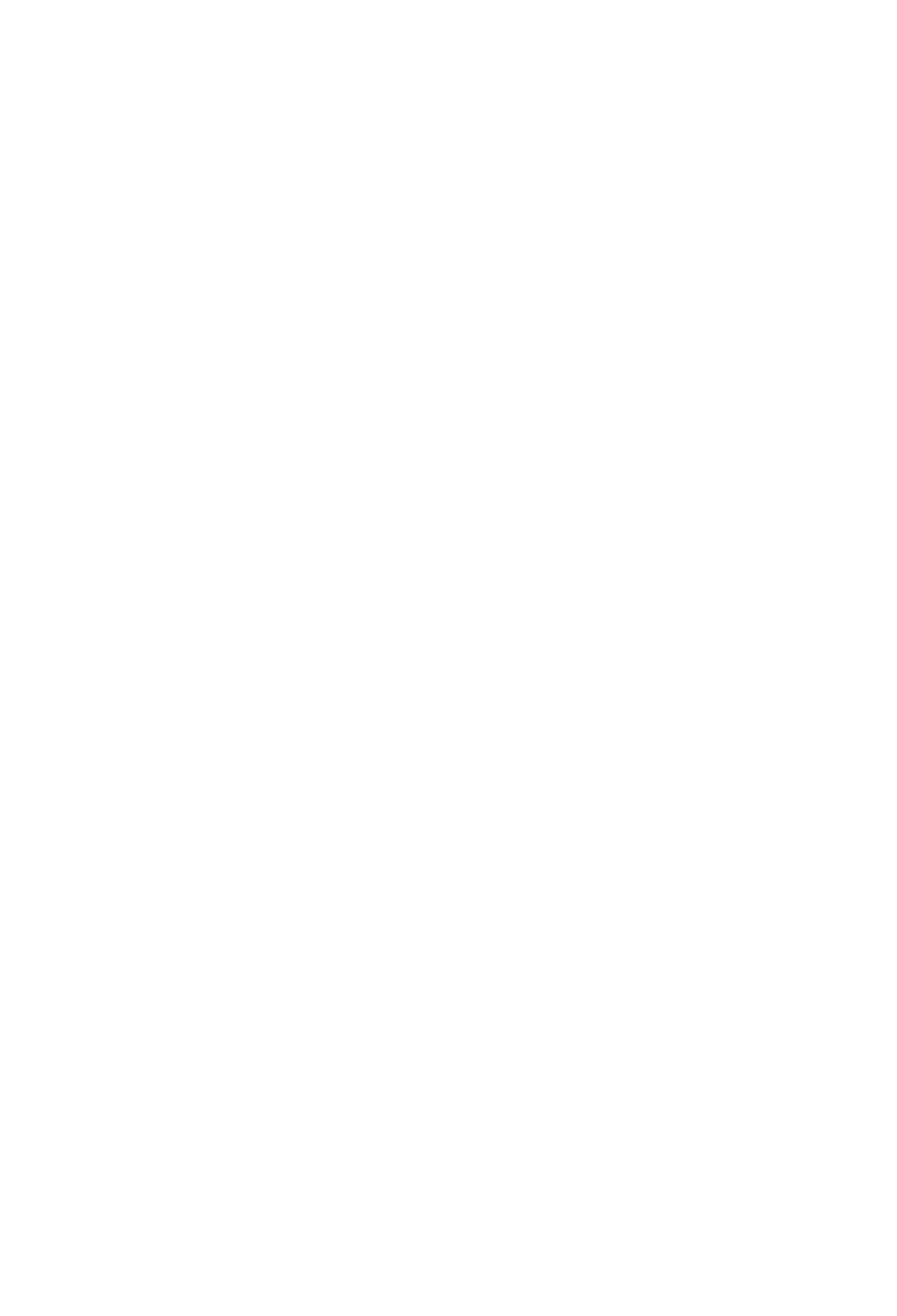long with 1.0 millisecond interruption. With these values in mind, if a 2-millisecond interval is considered as scaled off between time 0 and time 2 milliseconds, the supply pulse from 61 to the stepper may last from time 0 to time 1.8 on this scale, distributor 12 closes its 5 contact from times 0.1 to 0.3 on the scale, the pulses from 73, 78, 85 and 85' occur respectively at times 0.5 to 1.5, 0.6 to 1.6, 0.7 to 1.7 and 0.8 to 1.8, while the distributors B, C and D each make contact closure from times 1.0 to 1.2 milliseconds. These relations give  $10$ each gas tube circuit time to stabilize before any use is made of the current flowing through the tube. The pulses supplied to the holding circuits are of 0.2 millisecond duration which is sufficient to enable these circuits to respond. The line pulses endure for approxi- 15 mately 10 distributor intervals or about 20 milliseconds.

While the graphs in FIG. 3A show minimum rather than zero voltage for the spacing condition, the spaces are referred to for convenience as zero and they can 20 readily be made zero by use of a small opposing direct voltage applied between each lead 20, 21 or 22 and whatever circuit is connected to such lead. The transformations that are effected by the reentries 17 and 18 and the currents that finally reach the three leads 20, 25 21 and 22 are illustrated by the lowermost graphs in FIG. 6, left column.

It is seen from looking at these three series of pulses represented at 20, 21 and 22 (which are sent over three different channels) that in the first time interval the 30 code pulses are, reading from the top down, mark, space, space. In the second time interval the code space, mark, mark is sent, etc.

The right-hand column of FIG. 6 when read from the bottom upward shows the transformations gone 35 through in deciphering the message at the receiver. The code pulses are received and differently weighted as represented for the output pulses from steppers 33, 34 and 35. When these are added to one another, the graph S immediately above is obtained. The key, K, is 40 then added giving the summation S and K which is reentered at step  $\overline{8}$  to give the resulting steps indicated by dotted line. This has the shape of the original message but in practice may need to be shifted by use of a proper bias to the absolute level of the original mes-45 sage.

It will be noted that in the process of enciphering and deciphering, duplicate keys are used and that in each case the key is added in the same manner to the message or to the received enciphered wave. This is possi- 50 ble because one inversion is made in the system between the points where the two keys are applied and also one other inversion is made external to these two points, in this case in stepper 14. If there are other inversions there must be an even number of them in 55 order to allow for use of keys that have like sign and that are similarly added. Instead of making the second of the two mentioned inversions at the transmitter, ahead of the point where the key is added, it could be made at the receiver after the point where the key is <sup>60</sup> the output side of one to the input side of the other so put in.

The enciphering and deciphering processes can be illustrated symbolically using the same notations that appear on FIG. 6. The message M in becoming inverted 65 is subtracted from a constant quantity I.

 $M_i = I - M$ 

 $M_i + K = I - M + K$  in the no-reentry case. This is again inverted and gives

 $S = I - [I - M + K] = M - K$  which is the received wave before the key is added. Adding the key K, the message M is obtained.

In the case involving reentry, if the number of steps by which the pulses are reduced upon reentry is R, we have after reentry

$$
I - M + K - R
$$

 $S = I - [I - M + K - R] = M - K + R$ .

Adding the key we obtain

 $M + R$  which after reentry gives

 $M + R - R = M.$ 

These expressions are directly applicable to the diagrams on FIG. 6 where I is assumed to equal 7 steps and R to equal 8 steps.

By omitting the reentry 16 (the part enclosed in the broken line rectangle) of FIG. 3, the circuit comprising the remainder of this figure is the type of circuit that would be used as each one of the separators 31 of FIG. 2. The three output leads from the separator, carrying voltages 0 or 1 as indicated in FIG. 2 are the three conductors 20, 21 and 22 of FIG. 3. Conductor 21 (see FIG. 3A) has low or zero voltage for steps  $0$  to 3, and high voltage for steps 4 to 7; conductor 22 has low or zero voltage for steps  $0$ , 1 and  $4$ , 5 and high voltage for steps 2, 3 and 6, 7; and conductor 20 has high voltage for odd-numbered steps and low or zero voltage for

evennumbered steps including zero. The key producing circuit shown in FIG. 4 employs parts which are identical with corresponding parts disclosed in detail in my prior application Ser. No. 555,913, filed Sept. 27, 1944. As there disclosed, primary off-on pulses are produced by nine rotating discs which have rows of irregularly spaced holes through them with means for projecting light through the holes to photoelectric cells, the rotating discs acting as shutters and causing the production of irregular series of pulses of current in the photoelectric cell outputs. This machine is generally indicated by the rectangle 90 and so far as the present invention is concerned this part 90 could be any other suitable type of device for producing highly irregularly occurring marks and spaces in the nine output leads extending to the right from the box 90. These nine leads are carried through a cross-connecting panel 91 which provides for variously interchanging from time to time or under transmission requirements the connections on one side of the frame to the connections on the opposite side. The outgoing conductors from frame 91 are divided into three groups of three. One group leads to the holding circuits 92; the second group leads (dotted lines) to control circuits for determining which holding circuit receives the pulses, these control circuits being indicated in the figure merely as movable contacts or switches; and the third group extends to three reentry circuits 93. The holding circuits have their outputs paired and each pair also connects to one of the reentry circuits 93.

These holding circuits, as more fully disclosed in my prior application referred to, each comprise a pair of vacuum tubes arranged with a cross-connection from that one tube of the pair is passing maximum current while the other is passing minimum current. One or more switching tubes are associated with each pair for determining whether the upper or lower holding circuit of a given pair is placed under control of the associated conductor of the first group of three conductors coming from the frame 91. The holding circuit that is so placed under control of the respective conductors puts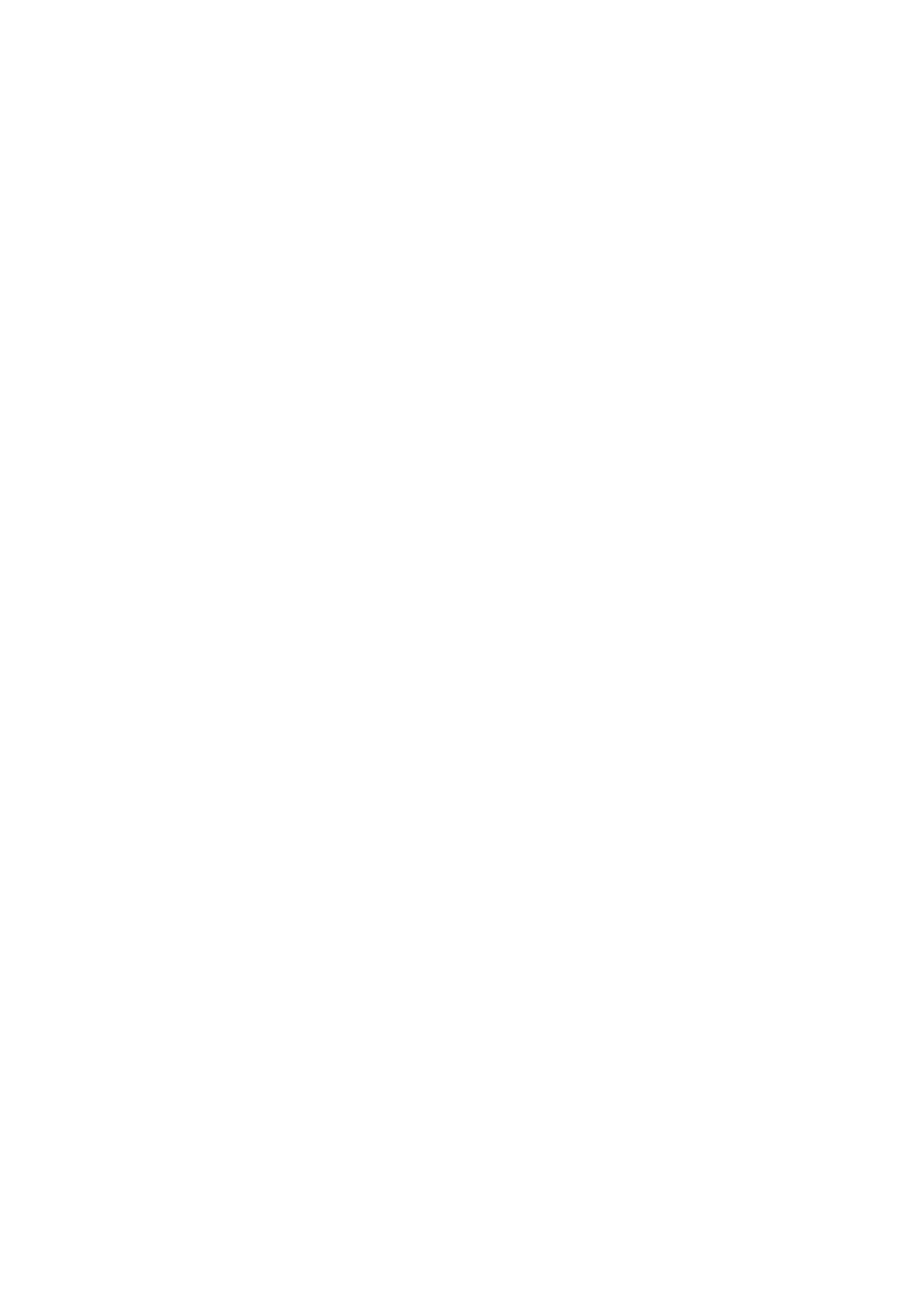out marks or spaces under control of pulses received over the respective conductor, while the opposite holding circuit remains in the condition in which it was last placed and continues to put out either continuous marking current or continuous spacing, as the case may 5 be

The reentries 93 and steppers 94 are all alike except for the weighting used in the outputs of the latter. Each reentry includes a gas tube 95 which (assuming the marks consist of positive current and the spaces zero 10 current) fires only in response to application of two steps of current. On step 0, the potential of point 96 has insufficient value to fire the stepper tube 97 which is normally negatively biased. On step 1, stepper 97 fires due to the increased grid potential. On step 2, tube 95 15 fire and reduces the potential at point 96 by two steps preventing the stepper from firing. On step 3, tube 95 fires but the stepper tube 97 also fires as in the case of step 1. The potential at point 98 is, therefore, high on reentry input steps 0 and 2 and low on steps 1 and 3. 20 The weighting of the output pulses from the steppers is determined by the points of connection of the output lead to the potentiometer resistor 99, the positions for stepper output step 1, step 2 and step 4 being indicated. The three steppers are set to give, respectively, output 25 steps  $0$  or  $1$ ,  $0$  or  $2$  and  $0$  or  $4$ . These are supplied through a phase reversing tube 100 whose plate current is substantially zero with zero applied pulses, while for stepper output steps 0 to 7 the potential at 101 varies stood that the pulsing supplies for all the stepper and reentry tubes at one station are timed from a common source and that the necessary phase displacements are made so that the tube in one stage fires at about the middle of the pulse in the output of the next preceding 35 stage. para carpofyging

Referring to FIG. 5, the uppermost group of three steppers 28 of FIG. 1 are shown. These comprise gasfilled tubes whose grids are supplied with marks and spaces from the permuter  $27$ , it being assumed that at  $40$ this point the marks are positive pulses and the spaces have zero or near zero value of voltage. Negative voltage from source 105 is applied to the cathodes of all thirty tubes in common whenever the circuit breaker This is the case throughout the entire rotation except for a short segment coinciding in time and phase with the No. 10 segment of distributors B, C and D. The grids are biased highly negative from source 109 at all times except during distributor time 11 by means of a 50 second rotary switch 107 which is interposed in the common return of all of the grid connections to the common cathode connection. The same shaft may drive the distributors and the rotary switches 106 and 107. During distributor time 11, battery 109 and resis- 55 tor 110 are shorted out by 107. The battery 105 and switch 106 afford a source of interrupted space current supply for the stepper tubes 28. It will be clear that all of those tubes which were in conducting condition when the brush  $108$  came on to the insulating segment  $60$ 10 were restored by interruption of their space current supply lead and that as soon as the two brushes come on to the conducting part of their discs in distributor time 11, all those tubes will fire which are receiving a marking voltage on their grids. At the end of distributor 65 time 11 the grids are all biased negative again, allowing the holding circuits 26 and permuter 27 to rearrange the connections to the grids and the voltage conditions

on them without affecting the operation of the stepper tubes during distributor times 1 to 10.

The stepper tubes, therefore, put out long pulses of current. These are weighted by potentiometer resistances at 110 in their outputs to cause the three tubes of each group of three to put out, respectively, currents of maximum step values 1, 2 and 4 which add in the outgoing line or channel conductor to give, including zero, all steps from 0 to 7.

FIG. 7 shows how the same types of apparatus elements such as steppers, reentry circuits and permuting switches can be used to code and decode signal currents in a system using a code made up of an even number of two-valued pulses. In this case as previously pointed out the same number of pulses is sent out in both the talking and idle conditions. The use of secret key currents as disclosed in the other figures in accordance with a feature of this invention is not assumed in this modification, therefore.

In this figure, the analyzer 11 and synthesizer 42 together with distributors 12 and 41 may be the same as in FIG. 1. The message stepper 125 has only five tubes  $T_1$  to  $T_5$  since only six steps 0 to 5 in the signal are in this case assumed to be recognized. Tube  $T_1$  fires on one step value and each of the other tubes fires as the steps increase progressively to step 5. The tubes contain weighting networks similar to those described in connection with FIG. 5 for causing the tubes  $T_1$  to  $T_5$  to progressively in the negative direction. It will be under- 30 put out, respectively, the following step values of current when fired:  $2, 1, 3, 1$  and  $2$ . When no tubes fire, corresponding to step 0, the battery 126 supplies a voltage of step 3 value. All of the tubes have their outputs connected in common to the input of reentry 16 through high resistances (not shown) which allow the voltages to add in the input of the first reentry circuit. The minimum step value of voltage applied to reentry 16 is, therefore, three and the maximum is twelve, and the intervening steps are seen to be, for progressively increasing signal values, 5, 6, 9 and 10 since the stepper tubes in firing contribute voltage in this sequence and in these amounts.

Reentry circuits 16, 17 and 18 function as previously described in connection with FIG. 1 except that a 106 has its metal portion in contact with its brush 108. 45 fourth output lead 123 is supplied for the tube in reentry 16 analogous to leads 21 and 22 for reentries 17 and 18. It is seen that lead 123 has one of two voltage conditions (mark or space) when the signal has step values of zero, one or two and the other voltage condition when the signal has step values of four, five or six. Lead 21 has one of two voltage conditions when the signal has step values zero, three or four and the other voltage condition when the signal has step values of one, two or five. Lead 22 has one of two voltage conditions when the signal has step values one, three or five and the other voltage condition when the signal has step values zero, two or four. Lead 20 has one of two voltage conditions when the signal has step values of two, four or five and the other voltage condition when the signal has step values zero, one or three. These conditions can be more readily perceived by tabulating them, as follows, where one of the two voltage conditions is indicated by S and the other by M:

| Signal value steps 0 1 2                                                                       |    |   |  |        |  |
|------------------------------------------------------------------------------------------------|----|---|--|--------|--|
| Lead 123 S S S M<br>Lead 21 S M M S<br>$\mathbb{R}^3$ and $\mathbb{R}^3$ . Lead $\mathbb{R}^3$ | 22 | M |  | M<br>М |  |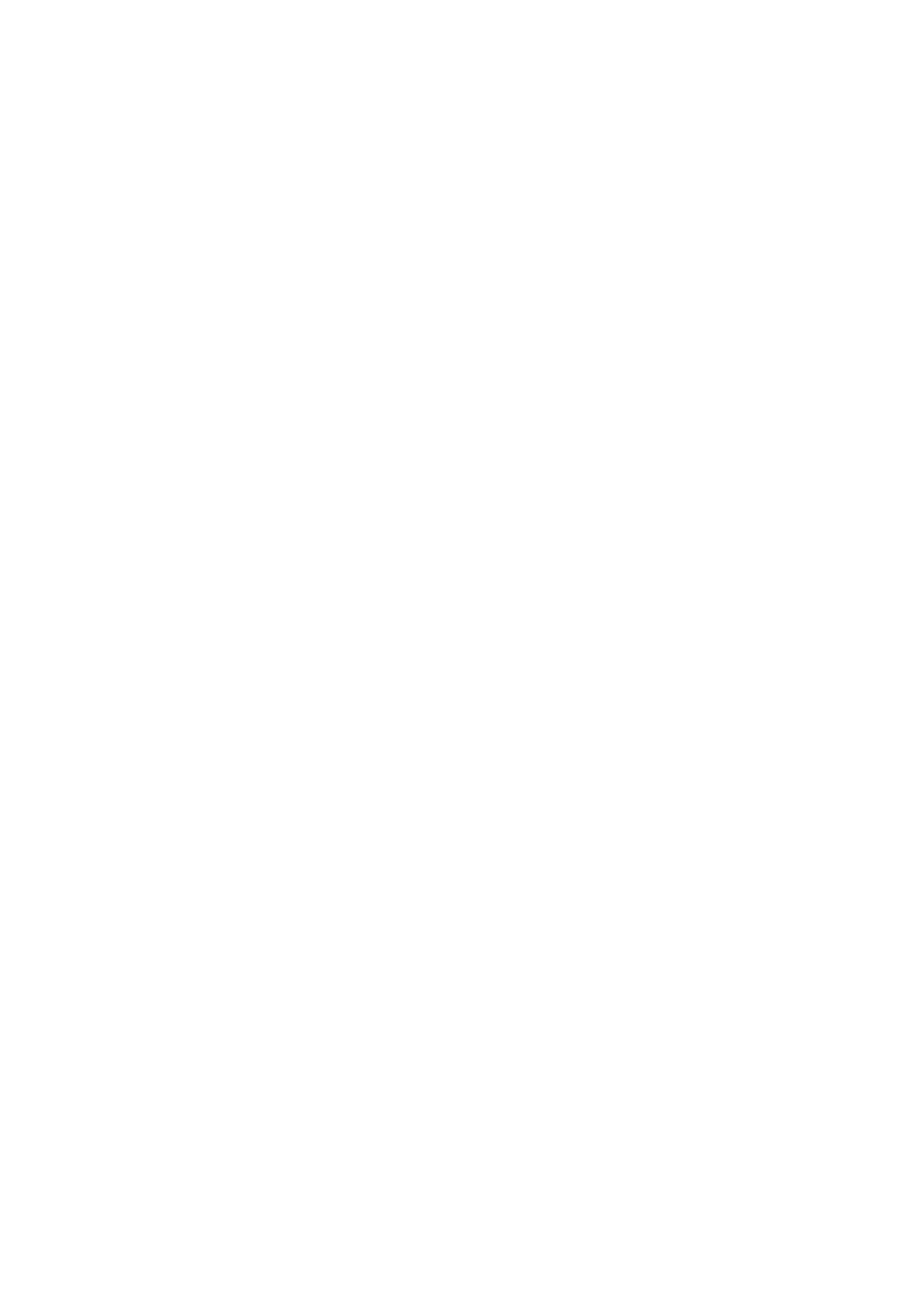|                                            | -continued     |  |  |  |  |
|--------------------------------------------|----------------|--|--|--|--|
| Signal value steps $0 \t1 \t2 \t3 \t4 \t5$ |                |  |  |  |  |
| Lead                                       | 20 M M S M S S |  |  |  |  |

Each vertical column represents the code for one value of signal current and each code combination is seen to consist of two M's and two S's showing that in all cases the number of pulses sent out is the same whether the  $_{10}$ signal has zero or some other value.

The pulses on these four leads are distributed by means of the four distributors  $D_1$ ,  $D_2$ ,  $D_3$  and  $D_4$  over forth circuits and are applied to holding circuits and sent through a forty-lead permuter  $P$ , these elements  $15$ being of the same construction as the corresponding elements of FIG. 1. The transmission is indicated as taking place over these forty conductors to the receiver but it will be clear that any known and suitable type of multiplex transmission can be employed for this pur-  $20$ 

At the receiver the forty signal circuits are passed through a second permuter P which is a duplicate of the first one but turned around from right to left in the circuit and the leads are thereby restored to their origi- 25 nal order and applied to the receiving distributors D<sub>1</sub>,  $D_2D_3$  and  $D_4$  the brushes of which connect, respectively, to the four stepper tubes  $S_1$  to  $S_4$ . These are similar to the stepper tubes 33, 34 and 35 and have weighting networks for producing output pulses having, 30 respectively, amplitudes of zero or one step, zero or two steps, zero or four steps and zero or eight steps. They are provided with high resistance voltage adding circuits for connection in common to the stepper 130 the five tubes of which are indicated at  $T_1$  to  $T_5$ . These 35 have bias values such that it requires five steps of input voltage to fire tube  $T_1$ , six steps to fire tube  $T_2$ , nine steps to fire tube  $T_3$ , ten steps to fire tube  $T_4$  and twelve steps to fire tube  $T_5$ . The step values that can be applied to these five tubes from the steppers  $S_1$  to  $S_4$  are seen to 40 be (in addition to zero) the combinations of  $1, 2, 4$  and 8 in any one of the six arrangements indicated in the table given above. To illustrate, the combination for zero signal value calls for the summation  $0 + 0 + 2 + 1$  $=$  3 steps. Since this value is less than is required to fire 45 any tube in the stepper 130, zero output is obtained from this stepper. The combination for signal of one step value (second column of table) calls for the addition  $0 + 4 + 0 + 1 = 5$  steps which is just sufficient to fire tube  $T_1$  of stepper 130 giving unit output. The third 50 combination corresponding to a step two value of signal gives a summation  $0 + 4 + 2 + 0 = 6$  steps, or enough to fire tubes  $T_1$  and  $T_2$  of stepper 130, giving a final output of two steps. The way in which the other signal values are recovered will be obvious from the 55 table and from the description together with the numbers marked on the drawing giving the step values involved. As a result of this action, a zero to five step signal is reproduced on the brush of the final distributor 41 leading to the synthesizer 42.

What is claimed is:

1. In secret telephony, means to analyze input speech waves into low frequency speech-defining currents simultaneously existent in a plurality of separate circuit paths, means to add secret key currents to each speech- 65 defining current to produce summation currents, means for periodically measuring the magnitude of each summation current, means to indicate the magni-

tudes of said currents by code combinations of pulses of equal number having fixed amplitudes, means to impress each pulse of the code combinations existing at any one time upon a different individual line, and means to continually alter the order of the lines upon which said pulses are impressed.

2. In secret telephony, means to analyze input speech waves into a plurality of low frequency speech-defining currents simultaneously existent in a plurality of separate circuit paths, means to sample the currents in said paths in rotation, means to generate secret key currents in timed relation to said sampling to provide a separate key current for each sample of said speed-defining currents, means to combine individual key currents with the respective samples of speech-defining currents to form enciphered currents, means to produce code pulse combinations each combination consisting of a plurality of elements of fixed amplitude values each code combination representing a different value of said enciphered current, a number of circuits equal to the product of the number of said separate circuit paths by the number of elements per code combination, and means to distribute the pulses representing said code elements in irregular and changing order over said *circuits* 

3. In secret telephony, means to analyze input speech waves into a plurality of low frequency speech-defining currents flowing in separate circuits, means to add secret key currents to each said speech-defining current to produce summation currents, means to translate instantaneous values of said summation currents into code combinations of marks and spaces comprising means to produce a mark or space depending upon whether the instantaneous value of said summation currents lies within one range of values or another, and means to produce other marks or spaces depending upon whether said instantaneous value lies within one or other of different fractional parts of one of said two ranges, a separate output circuit for each mark and space, and means to interchange said output circuits with one another in irregular manner.

4. In a secret signaling system, a plurality of separate circuits, N in number, carrying signal currents to be enciphered, means to add secret key currents to the signal currents in each circuit to provide summation currents, means to indicate instantaneous values of said summation currents in terms of a permutation code consisting of Q two-valued elements of predetermined fixed values, means to supply each code element to an individual one of NQ output circuits, means to permute said output circuits irregularly and continually with respect to NQ output terminals, and means to transmit indications of the currents impressed upon individual output terminals.

5. A system as claimed in claim 4 comprising a single transmission channel for each of a group of said output terminals, means for combining the currents from the output terminals of any one group into a composite current suitable for transmission over the correspond-60 ing channel and means to impress said composite currents upon individual transmission channels.

6. In a signaling system, a plurality of signal circuits N in number, each circuit carrying signals, means to represent each signal by a code combination of Q elements each element of which comprises one of two fixed voltage conditions, means to encipher said signals to disguise their identity, a number equal to NQ of output circuits, means to allot a separate output circuit to each